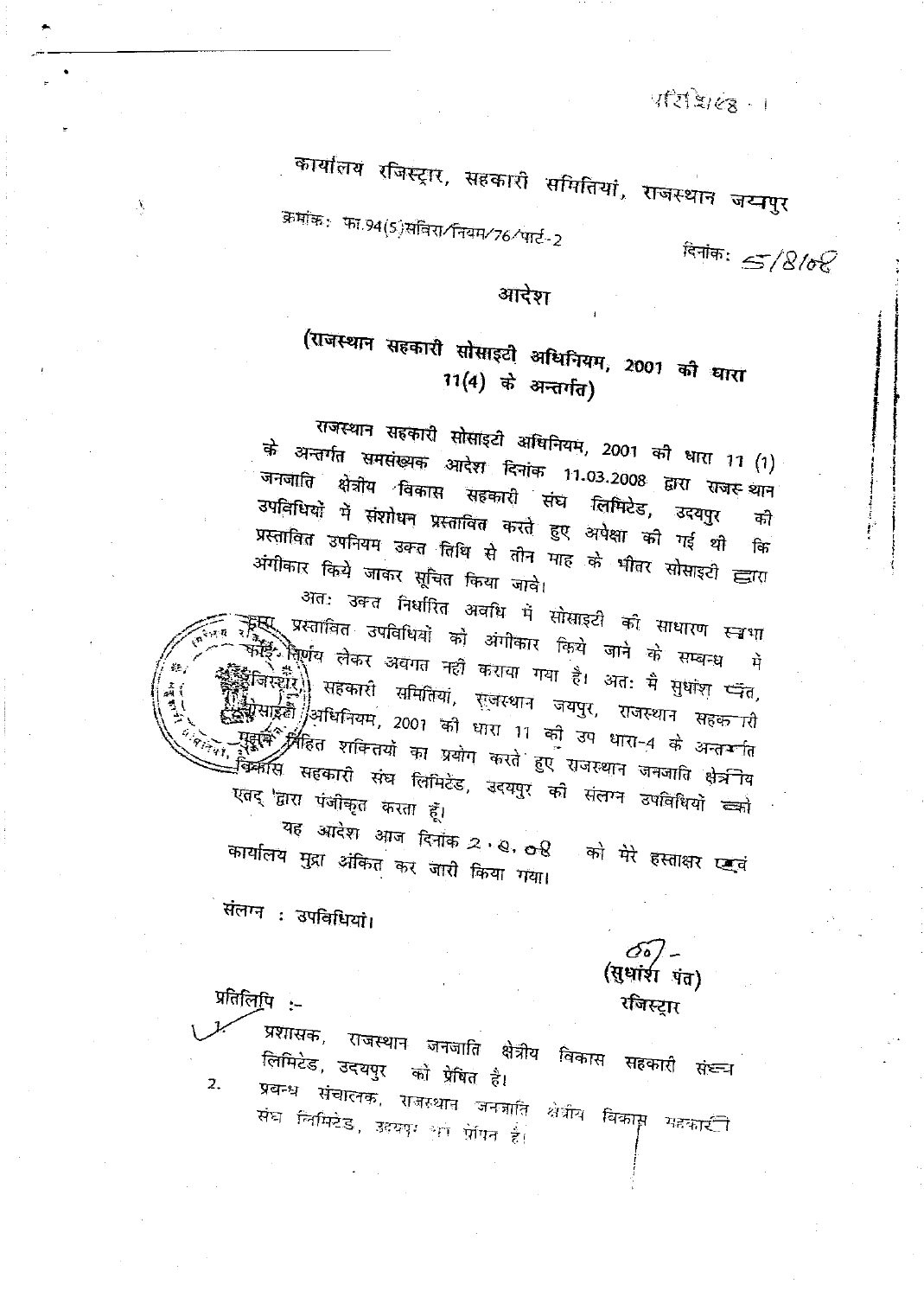## BYE LAWS OF THE RAJASTHAN JANJATI KSHETRIYA VIKAS SAHKARI SANGH LTD., UDAIPUR.

# THE RAJASTHAN JANJATI KSHETRIYA VIKAS SAHAKARI SANGH LTD.,

Name:

Ï.

The name of the Sangh will be Rajasuhan Janjatia Kshetriya Vikas Sahakari Sangh Ltd., or Rajasthan Tribal Area Development Cooperative Federation Ltd.

संघ का नाम राजस्थान जनजाति क्षेत्रीय विकास सहकारी संघ हिा0, या राजस्थान ट्राइबल ऐरिया डवलपमेन्ट कॉपरेटिल फेडरेशन लि0, होगा। Address:

 $\mathbf{2}$ 

कार्यक्षत्र

The Registered office of the Sangh will be at Udaipur. It registered address will be Udaipur, Tehsil Girwa, District Udaipur.

साथ की

कार्यक्षेत्र में जनजाति उप-योजना क्षेत्र आयेंगे. जो कि निम्नलिखित होंगे :-बासवाड़ा जिला

- 
- $2 -$ डूगरपुर जिला
- $3-$ प्रतापगढ़ जिला

<sup>4</sup> (अ) उदयपुर जिले का खेरवाड़ा, ससड़ा झाड़ोल, सलूम्बर, कोटड़ा तथा धरियावर तहसीले और गिरवा पंचायत समिति।

(ब) बारां जिले को शाहबाद एवं किशनगंज पंचायत समिति

- (स) सिरोही जिले को आबूरोड पंचायत समिति
- $5-$

कोई अन्य क्षेत्र जो समय समय पर संघ के कार्यक्षेत्र में शामिल किया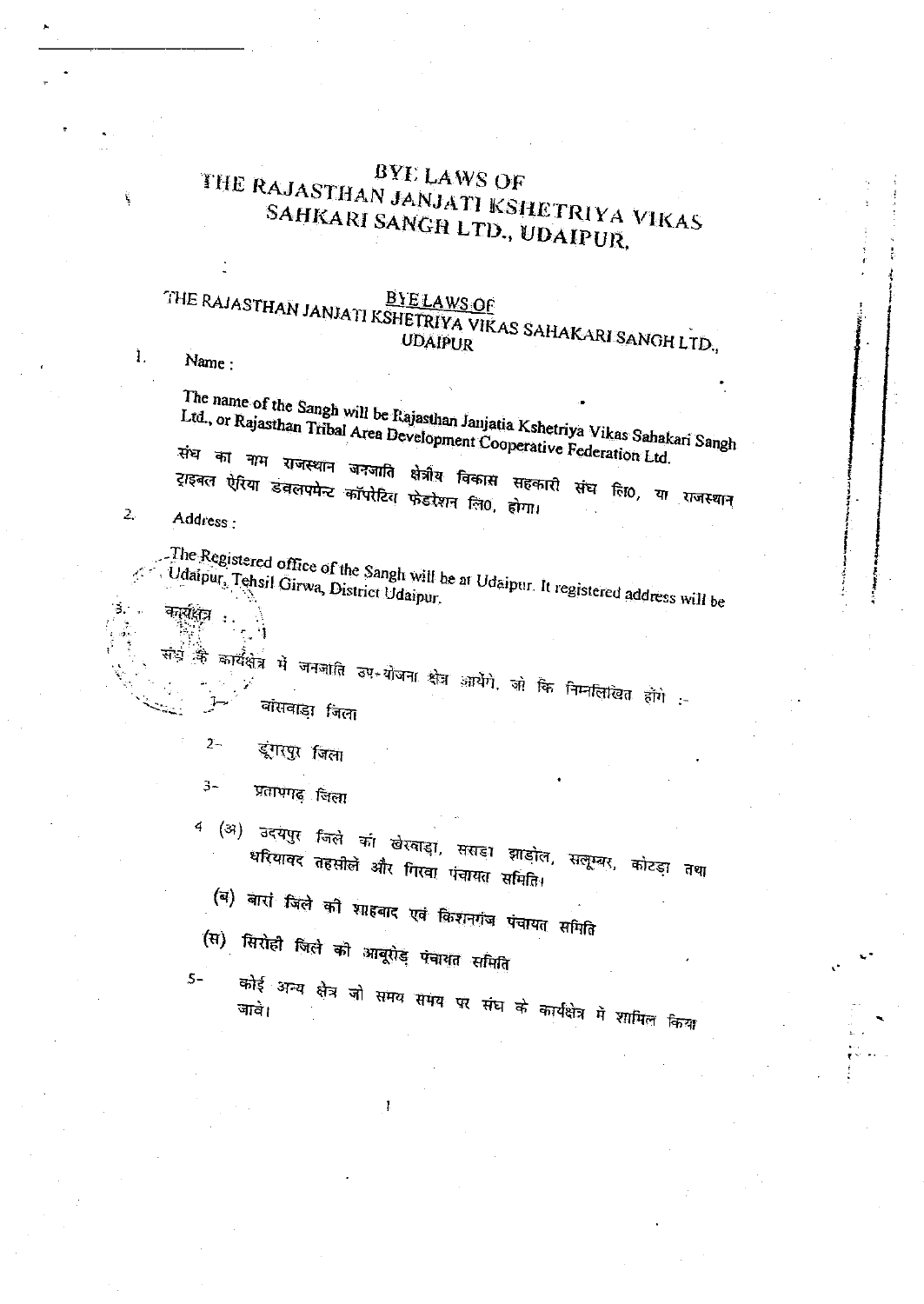Definitions:

 $\{a\}$ 

4.

 $(b)$ 

A,

Definitions and use of terms in these bye-Laws shall be those specified in the Rajasthan Cooperative Societies Act. 2001 and Rules made thereunder. Notwithstanding the provision of bye-law No.4(a)] the following terms of specific

- nature appearing hereinafter shall be defined as: "Act" means the Rajasthan Cooperative Societies Act. 2001 (Rajasthan  $(i)$
- Act 16of 2002) as amended from time to time.  $(ii)$
- "Rules" means the Rajasthan Cooperative Societies Rules, 2003 amended from time to time.  $(iii)$ as
- "Registrar" means the Registrar Cooperative Societies Rajasthan or the person authorised to act as Registrar under section 4 of the Act.
- $(iv)$ "Government" means the Government of Rajasthan.
- $(v)$ . Sangh means the Rajasthan Janjati Kshetriya Vikas Sahkari Sangh

भूस्थान जन जातिय क्षेत्रीय विकास सहकारी संघ ति0, उदयपुर से आधिप्रेयत lember" means the affiliated institutions which are enrolled  $\alpha$ s

- SELECTS: (A) MAIN OBJECTIVES:
- Ι.

4.

- To provide a package of services to the people in its area of operation;  $\mathbf{2}$
- To save the population of the area from being exploited by the traders and Money-lenders with a view to provide relief to them from indebtedness;  $\mathfrak{Z}$ .
	- To provide infra-structure to reduce the development gap and help abolist poverty of the tribals through cooperative organisations;
		- To organise, promote, supervise, develop aid, counsel and finance, production, procurement, marketing, processing and sale of agricultural and forest produce and inputs, consumption goods through its own or affiliated institutions;
- 5. To act as an Agent of State Government or State level cooperative
	- Institutions, autonomous bodies etc. for procurement and supply of food grains, consumer goods, seeds, fertilizers, agricultural implements etc.

 $\overline{2}$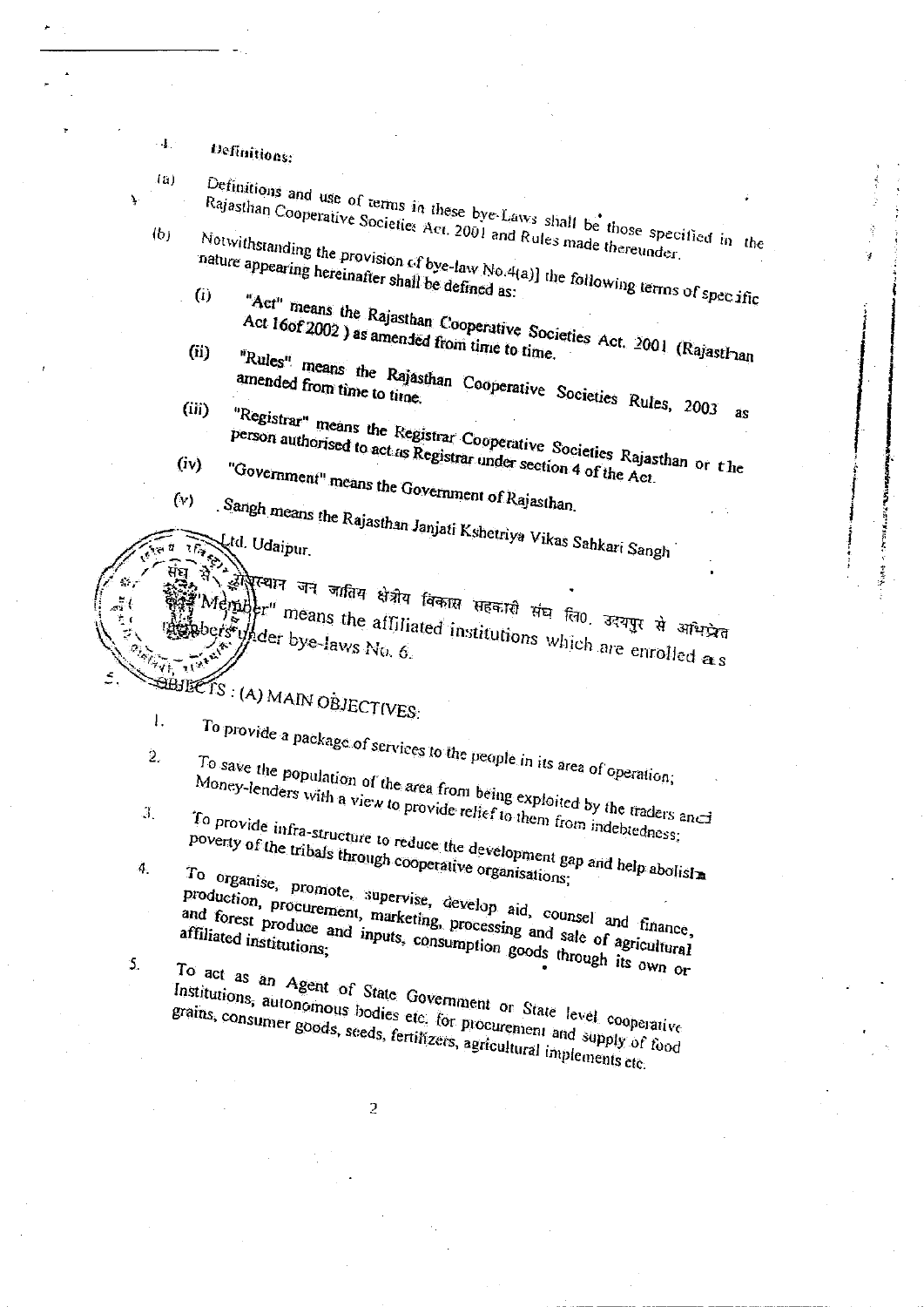#### $(B)$ INCIDENTAL & ANCILLARY:

 $\mathbf{I}$ 

 $\mathbf{2}$ 

4.

To organise, control, supervise and coordinate the activities of Large size Multipurpose Cooperative Societies as well as other Institutions in the To make outright purchases of agricultural produce through the agency of

its affiliated bodies and market it to the best advantage; 3.

To make bulk purchase in order to supply the daily consumption articles to

- To purchase the shares of affiliated institutions in order to streghen them. To have the rights over the exploitation of existing forest wealth in the 5.
- $6<sub>1</sub>$ To make necessary arrangements for the collection, procurement of major

and minor forest produce.

To provide funds to the member institutions through eash credits, loans etc, and to give guarantees.

To provide credit to meet consumption need and social obligations of the tribals as well as for redemption of their old ancestral debts.  $\widetilde{\mathcal{H}}$  borrow short, medium and long term funds for various agricultural

and non-agricultural purposes.

- 10. To acquire, construct and take on lease godowns for its own as well as members requirements.
- To undertake the processing and grading activities for the benefit of 11. RAJASSANGH or its members.
- $12.$ To own and hire trucks/pickup vans for the transport of its own or members goods.

To act as an Agent of the Government for procurement, supply and  $13.$ 

distribution of agricultural and other produce and goods as and when required to do so. To promote, thrift, cooperation and self help among the members.

 $14<sub>1</sub>$ 

 $\mathbf{R}$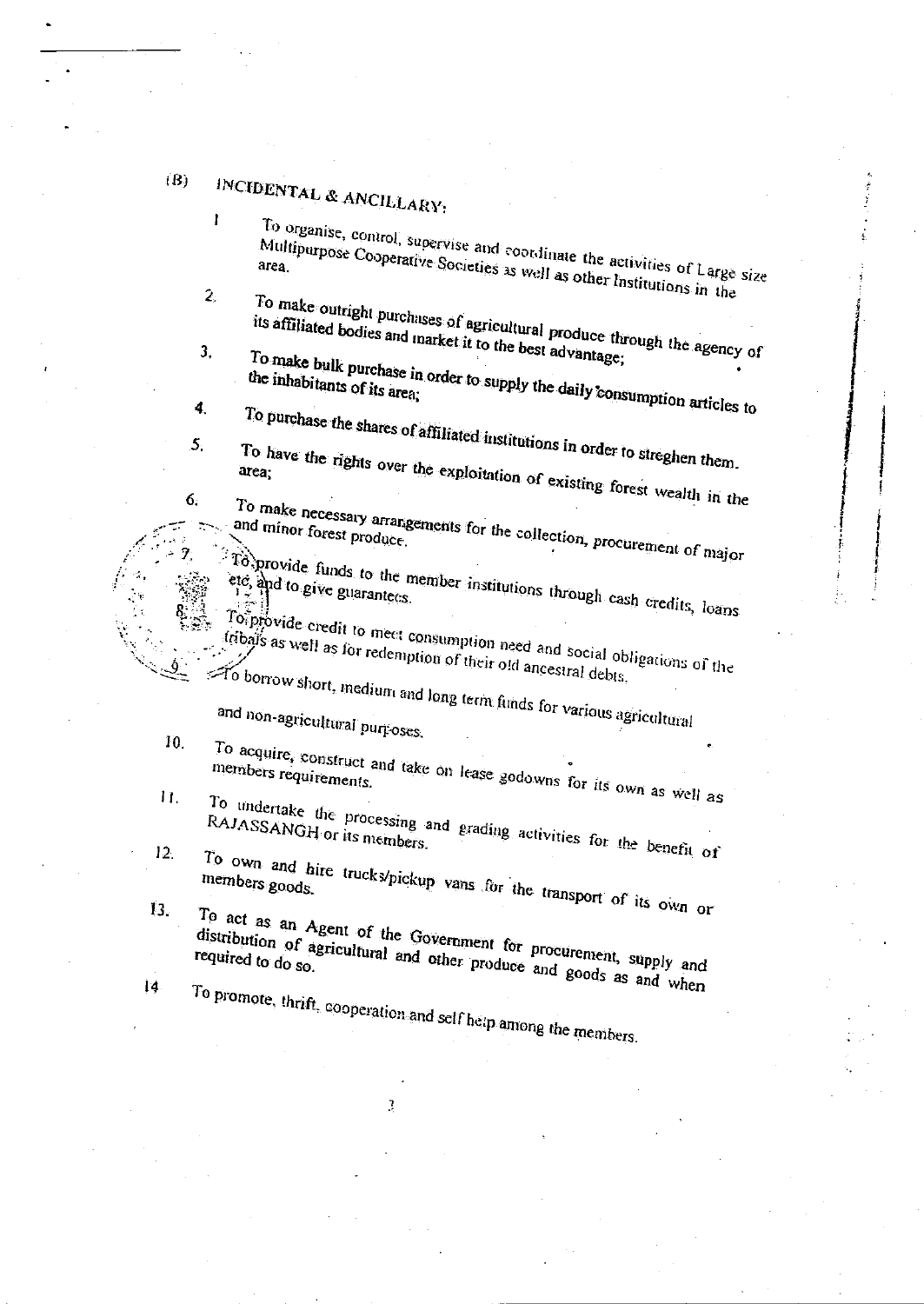$15<sub>1</sub>$ 

To undertake generally such other activities as are required to accomplish the above objectives and are conductive to the promotion of the economic

6.

7.

8.

 $9.$ 

संघ को सदस्यता निम्न प्रकार से वर्गीकृत को जायेगी:- (क) संघ के ''क'' के सदस्यों में बड़ी बहुउद्धैशीय सोसायटियां⁄ कृषक सेवा सोसायटी⁄ विपणन सहकारी सोसायटियां तथा क्षेत्र को विभिन्न प्रकार को आदिवासियों को सहकारी समितियां तथा

''ख'' श्रेणी की सदस्यता क्षेत्र में कार्यरत सहकारी (ত্ৰ) वाणिज्यिक बैंकों तक ही समिति रहेगी। को साथ ही साथ

''ग'' श्रेणी के सदस्य बोर्ड में रखे गये भारत सरकार⁄ राजस्थान सरकार को  $(\pi)$ अधिकारी गण होंगे।

"घ" श्रेणी के सदस्य अखिल भारतीय⁄ राज्य स्तरीय शीर्ष सहकारी संस्थाओं (ঘ) सहकारी चोनी मिलों/ स्पिनिंग मिलों इत्यादि के प्रतिनिधि होगे।

('ड.'' श्रेणी के सदस्य अर्द्ध सरकारी तथा स्वशासी संस्थाऐं।

श्रेणौ के सदस्यों में संस्था के लघुवन उपज संग्रहकर्ता जनजाति उद्यमी संस्था में व्यापारिक संबंध होना आवश्यक है नामिनल सदस्य होगे।

शुल्क के रूप में मात्र 25% - रूपये ही जमा करवाना होगा तथा इन्हें की भांति मत देने का अधिकार प्राप्त नही होगा। Every member joining the Sangh shall take at least one share and will deposit the

admission fee of Rs.10/-.

Every application for admission to the Sangh shall be in the form prescribed by the Sangh and addressed to its Managing Director. The member ship will be admitted by the Board of Directors, but in case, the Board decides to refuse admission, it shall record reason for such refusal and the decision with reason

Every applicant will have to under take that it shall abide by these bye-laws and any amendment made hereinafter during the period of his membership. Unless the amount of minimum share and admission fee has been deposited with the Sangh and the membership is admitted by the board, no rights of membership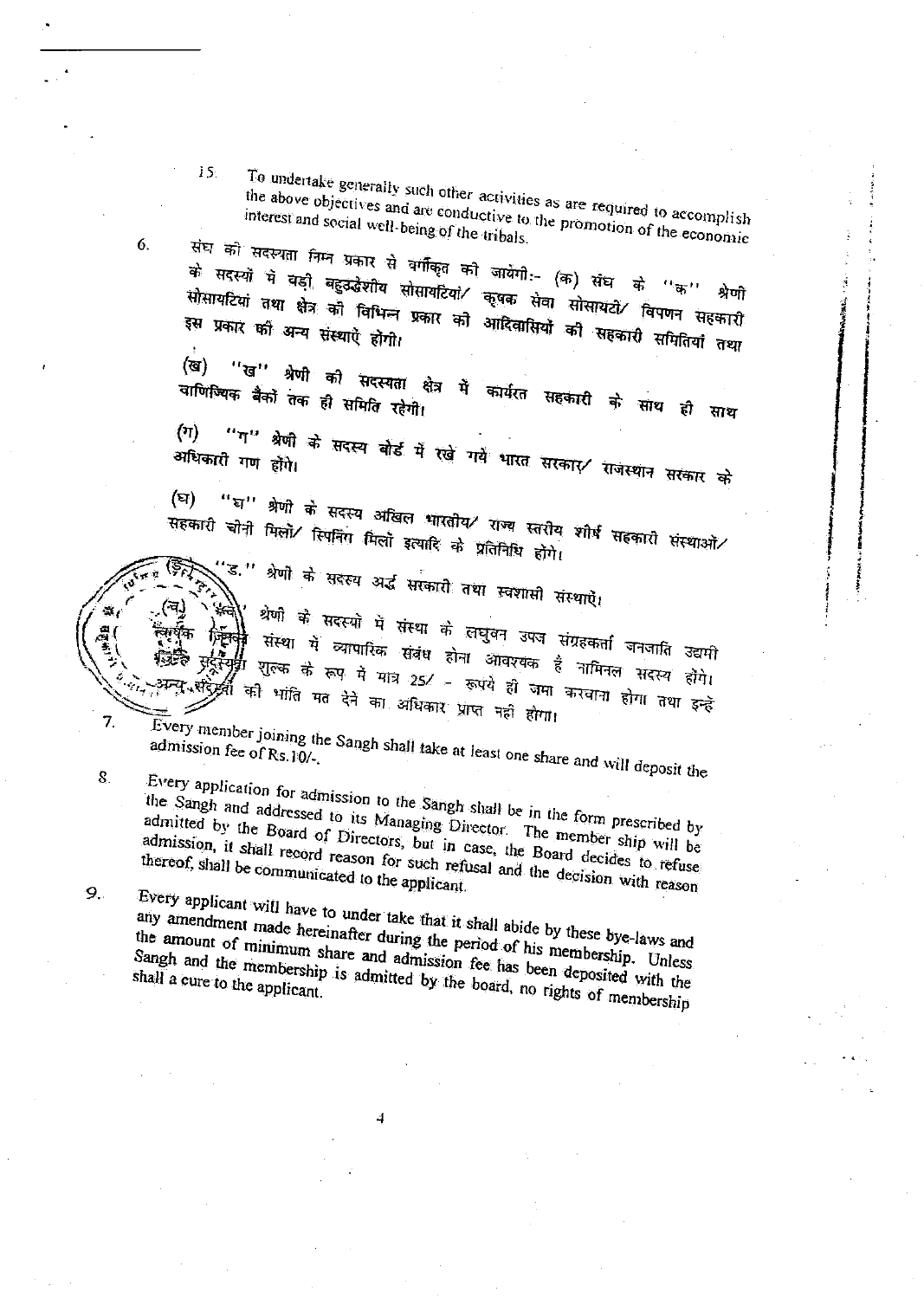they member after the expiry of period of two years of its membership may resign tafter clearing off all the loans and other dues, it any, and fulfillment of contracts by giving at least a two months notice to the Sangh.

If a member has acted adversely to the interests of the Sangh, it shall be within competence of the Board of the Sangh to expel him from membership after giving him an opportunity to state his objection, if any.

A member shall be deemed to have ceased his membership if :-İ.

The member Co-operative societies institutions has been wound up under the law.

 $\overline{2}$ . It is not holding even a single share.

 $\mathbf{3}$ .

The share purchased by it have been forfeited.

<sup>13</sup>. Liability of Members:

 $16$ 

 $H_{\star}$ 

 $12.$ 

ى<br>ئىستى*د* 

The liability of members of the Sangh shall be limited to the face value of the

Einbility of Rast Members:

the deeps due by the Sangh, the fiability of a past member shall be for the od of tylo years from the date of cessation of his membership.

The Sangh shall ordinarily obtain funds from the following sources: 1.

Admission Fees and Transfer Fees. 2.

Share capital from the members.  $\cdot$  3.

Deposit from the members and non-members.

 $\ddot{ }$ Borrowing from the the Government of India and Government of

Borrowing from other institutions like the National Cooperative 5. Development Corporation, Khadi and Villages Industries Commission/ Board, Agricuture Finance Corporation, Rajasthan Finance Corporation

6. Borrowing from scheduled Banks and State level Cooperative Banks. 7. Subsidies and grants.

 $\varsigma$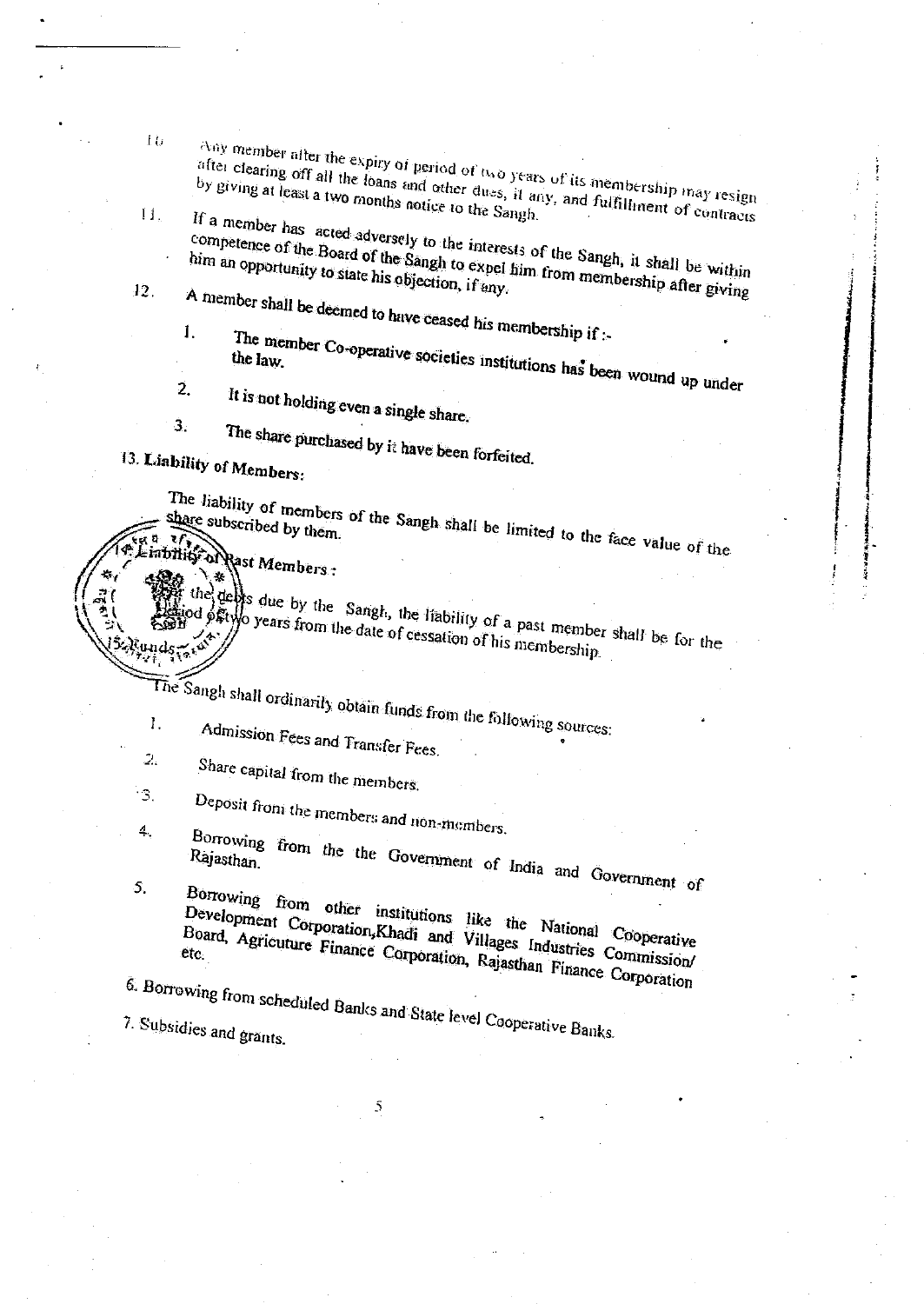8. Donations etc.

#### **SHARE**

 $16$ 

संघ की अधिकृत शेयर पूंजी पन्द्रह करोड़ रूपये होगी, जो एक हजार रूपये प्रत्येक शयर के हिसाब से डेढ लाख शेयरों में विभाजित होगी प्रत्येक शेयर का मूल्य आवंटन होने पर एक मुश्त स्वीकृत किया जावेगा। विशेष परिस्थितियों में प्रबन्ध निदेशक को किसी समिति से हिस्सा राशि एक मुश्त नहीं लेकर किश्तों में जमा कराने की अनुमति देने का अधिकार होगा।

17.

18.

The share allotted to the Government shall be repatriated according to the terms

and conditions as laid down by the Registrar or the Government from time to

A share certificate duly signed by the chairman and the Managing Director of the Sangh shall be issued to every member for the share(s) allotted to it after the full

If a share certificate is either lost or destroyed, a duplicate certificate may be se issued after obtaining an indemnity Bond in this behalf from the share holder. If a (any certain of the worn-out or damaged, the board may cancel it and issue a duplicate oggity ate in lieu thereof an surrendering the certificate so work out or damaged. For every duplicate certificate issued, a fee of Rs. 50 shall be collected.

20.

A niember after holding shares for at least one cooperative year, with the approval of the Board of Directors may transfer his shares to any other member(s) for which it shall apply on the prescribed form showing the acceptance of the transfer of the share(s) who can be member only. The transfer of shares shall not be completed unless an entry is made in the share transfer Register maintained by the Sangh and the transfer fee of Rs.2/- is deposited.

#### 21. Borrowing:

The Sangh may, from time to time receive deposits and borrow funds from members of persons other than members or from institutions registered or deemed to have been registered under central/state acts, schedule Banks, Government of India/Khadi and village industries commission/Rajasthan state Khadi and village industries Board etc. The quantum of total borrowing of the Sangh shall be decided by the General Body of the Sangh from time to time, which shall be in conformity with provisions of the act and the rules.

6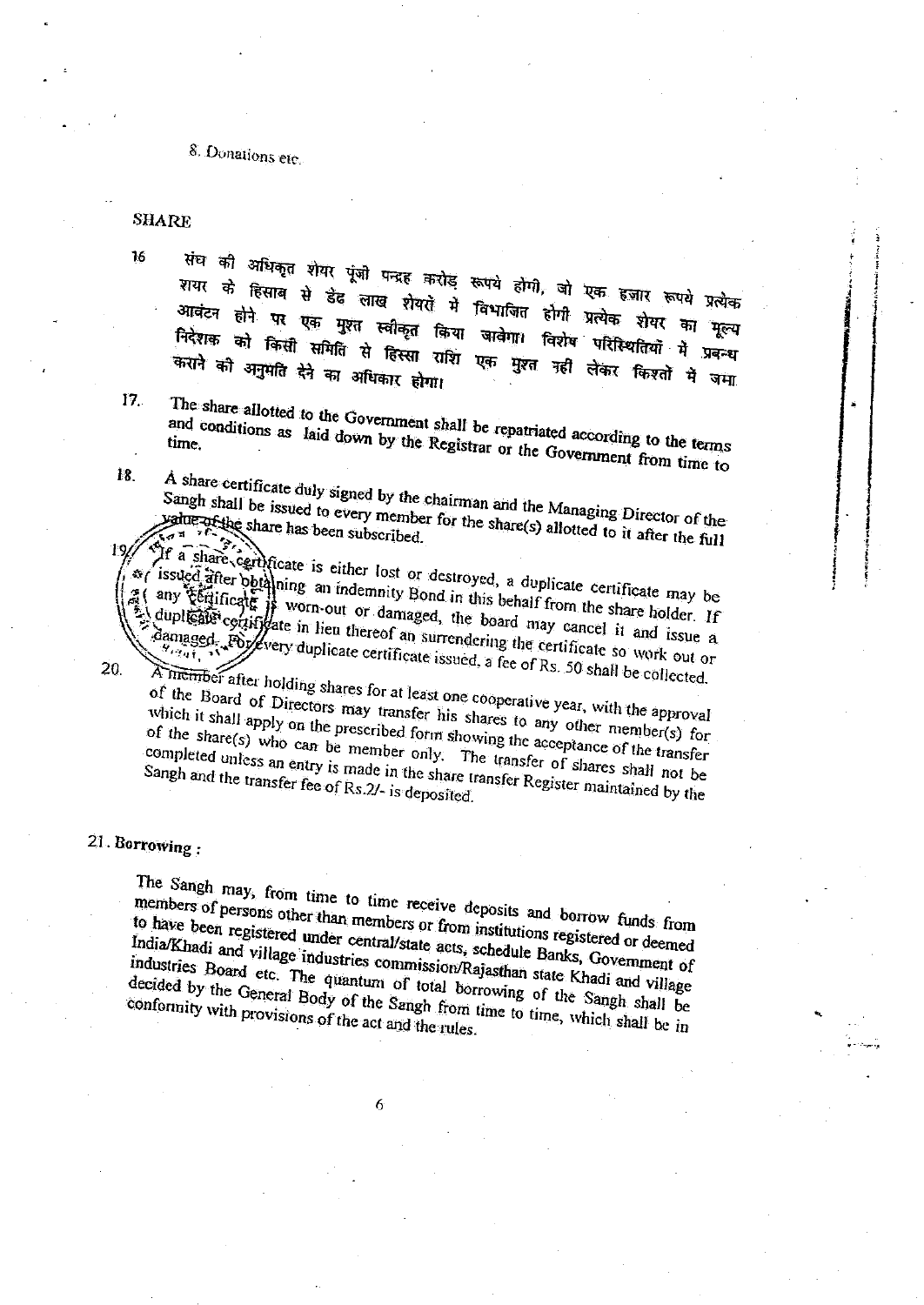## 22. Investment:

The funds of the Sangh shall be utilised for the achievement of its objects. The funds when not required for immediate use of the Sangh may be invested in the manner as prescribed under the act or rules or as approved by the Registrar.

## MANAGEMENT:

23.

report

5.

8.

9.

General Body: The ultimate authority in all matters relating to the administration of the Sangh shall be vested in the General body. General Body of the Sangh shall consist of the representative delegates of its members and the Government nominated directors of the Board. The General Body shall not, however, interfere with the powers of the Board in respect of matters delegates to it in the byelaws. The following among other matters, shall be dealt with by the General Body:

Election & removal of members of the board, as per the provisions of the

Consideration of Annual report and accounts of the Sangh, and its audit

Disposal of Net profit.

Amendment of byelaws.

Expulsion of members as per the Act and the byelaws.

 $6.$ Approval of the annual budget of income and expenditure and its working

 $\mathcal{T}_\mathbf{L}$ Review of loans & advances sanctioned or the business done with the

corporation by the member societies and recoveries made.

Review of the business done with the corporation by the member of the Board and their relatives and any other irregularity intimated by the

Any other matter with the permission of the Chairman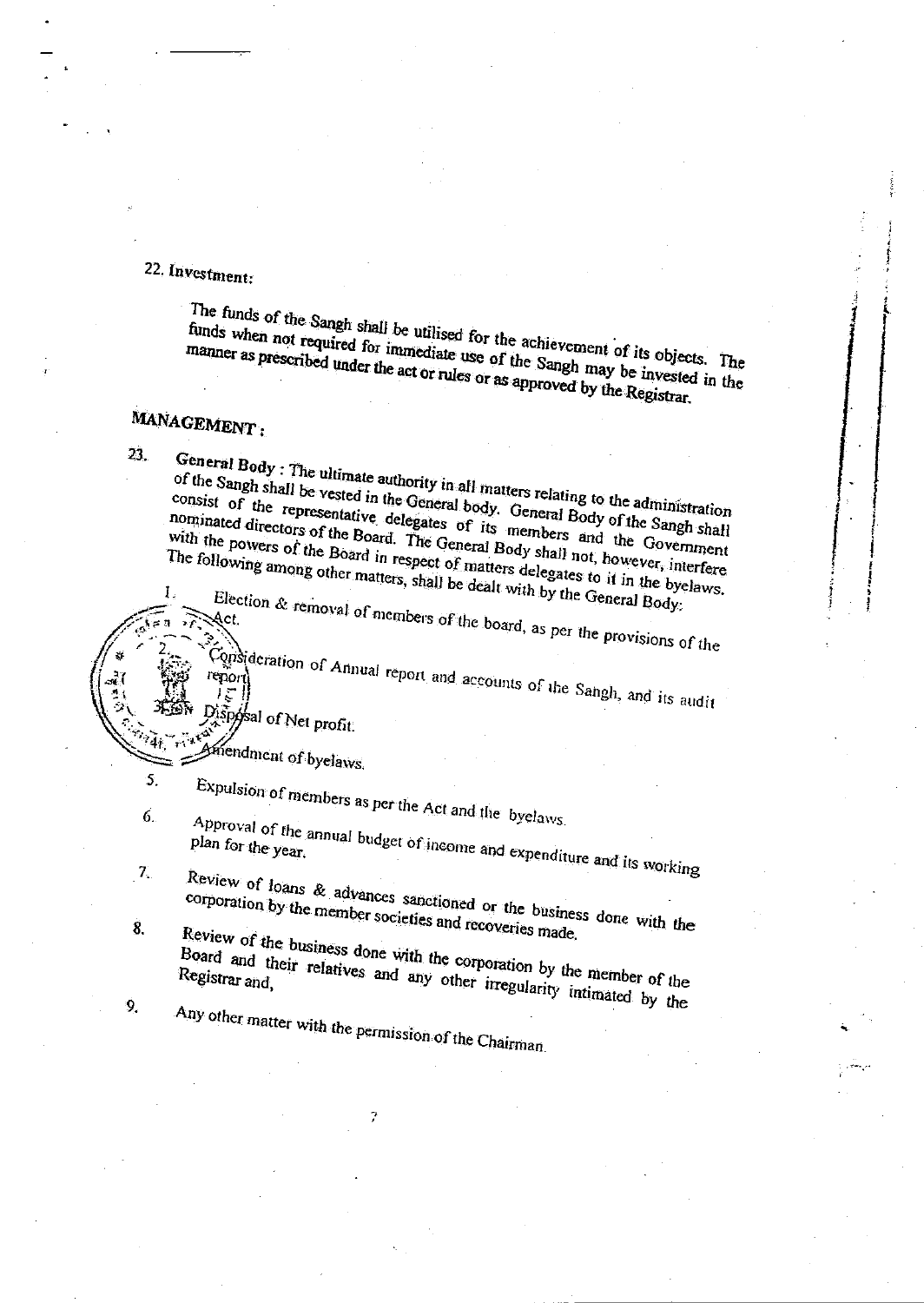$24.$ 

 $25.$ 

26.

 $27.$ 

 $-29.$ 

30.

The general body may delegate by a resolution to the Board of Directors, its powers in respect of any item as considered necessary by it on specific reasons, or

The Board of Directors may, at any time, call for a General Body meeting of the Sangh for conduct of business but Annual General meeting shall be called for at least once in a year which shall be convened within a period of three months after closing up of the Annual account.

A Special General Body meeting shall be convened by the Managing Director within a period of one month in the following circumstances:-

If the Board of Directors/Executive committee have resolved for such

- $2.$ If requisition for such meeting signed by the not less than 1/5 members has been received.
- 3. On written order of the Registrar.
- 

In the special general meeting no other business shall be transacted except that for

A notice of the meeting of the general body shall be issued specifying time, place and date of the meeting at least fifteen days in advance. If possible, the notice also be published in the news papers.

 $\frac{1}{20}$  quorum of the general body shall be 20 or  $1/5$ th of the total number of members whichever is more. The meeting postponed due to want of quorum may be held as per provisions of rules. Every member shall exercise one vote. All the matters shall be decided by the majority of votes. In case of equality of votes, the chairman shall exercise his casting vote. No member or representative shall be qualified to attend the general body meeting of the Sangh, if the incurs any disqualification under the act, rules and these bye-laws.

The chairman of the Sangh or in his absence, one of the members elected by the general body for the purpose shall be the Chairman of the meeting, who will

Provided that for the general body meeting for the election of members of the Board of Directors, the Election officer appointed under Rajasthan cooperative societies Act and rules shall convene, preside over the meeting and conduct

31.

The proceeding of general body meeting shall be recorded in the minutes book of the Sangh within three days, which will be signed by the chairman of the meeting

R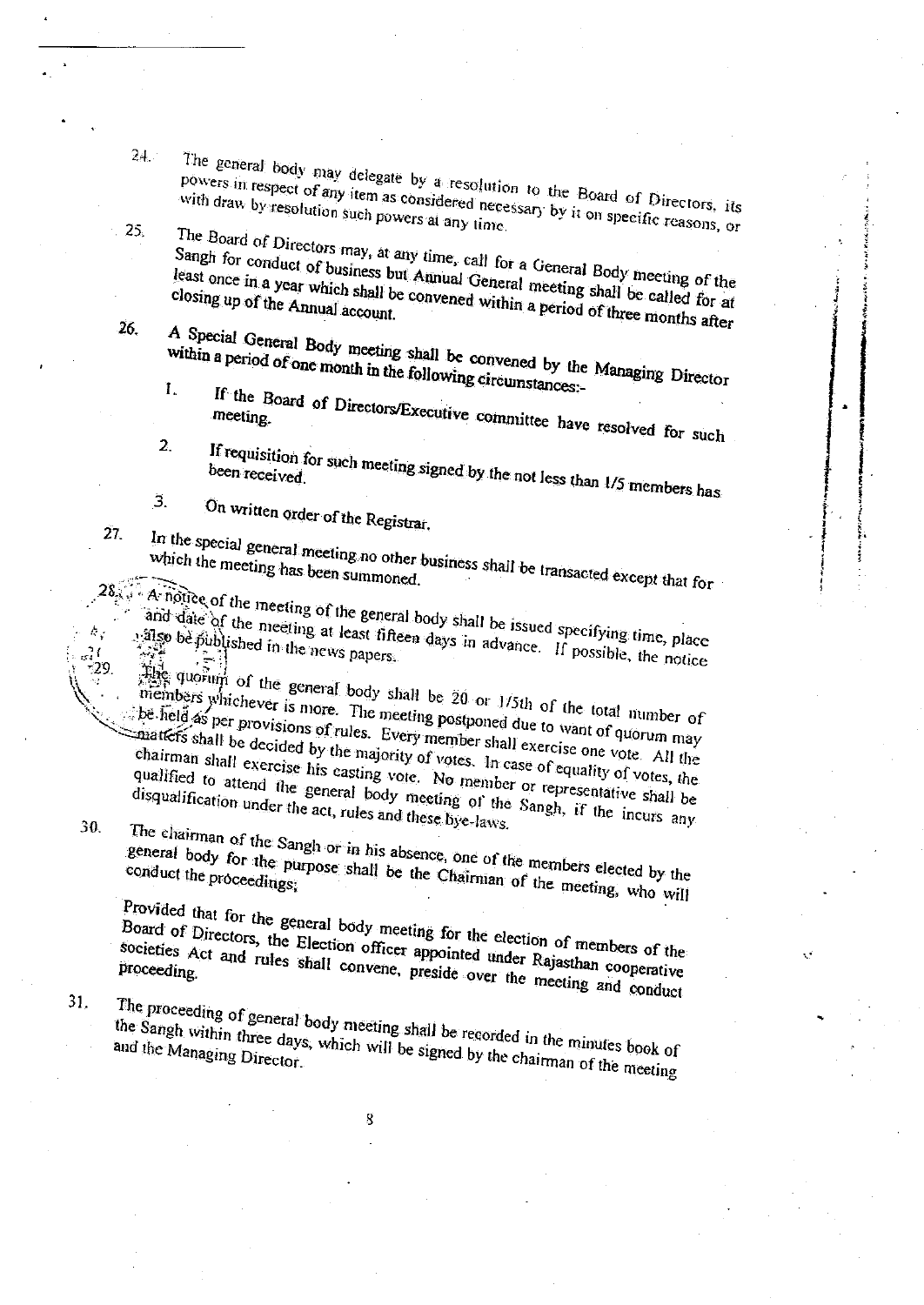Board of Directors:

संघ का प्रबन्ध निदेशक बोर्ड में निहित होगा, जिसमें 15 सदस्य होंगे । इसका गठन निम्न प्रकार से होगा:-

ऊ.सं.

#### प्रतिनिधि संख्या

"क" श्रेणी के सदस्यों में से निर्वाचित - 8

"ख" श्रेणी के सदस्यों में से निर्वाचित प्रतिनिधि- 2

 $3-$ 

้า-

 $2 -$ 

"घ" श्रेणी के सदस्यों में से निर्वाचित प्रतिनिधि- 1

 $4-$ 

34.

35.

32.

सरकार द्वारा नाम निर्दिष्ट प्रतिनिधि- 3

प्रबन्ध निदेशक, राजस्थान जनजाति क्षेत्रीय विकास सहकारी संघ लि0–

निर्वाचित सदस्यों का कार्यकाल पांच वर्ष को कालावधि के लिये होगा । The election of members of the Board of Directors shall take place in accordance

with the procedure faid down in the Act and the rules.

No person shall be eligible for being chosen as and for being a member of the

1. is in default to the Sangh, affiliated or any other society for a period

 $\overline{2}$ . is or becomes a near relation of a paid employee of the Sangh.

 $3<sub>l</sub>$ has or acquired any interest directly or in directly in any subsisting contract made with the Sangh or any sale or purchase by the Sangh,

4. appears as a legal practitioner against the Sangh or its members,

5.

is or becomes of unsound mind,

 $\boldsymbol{c}$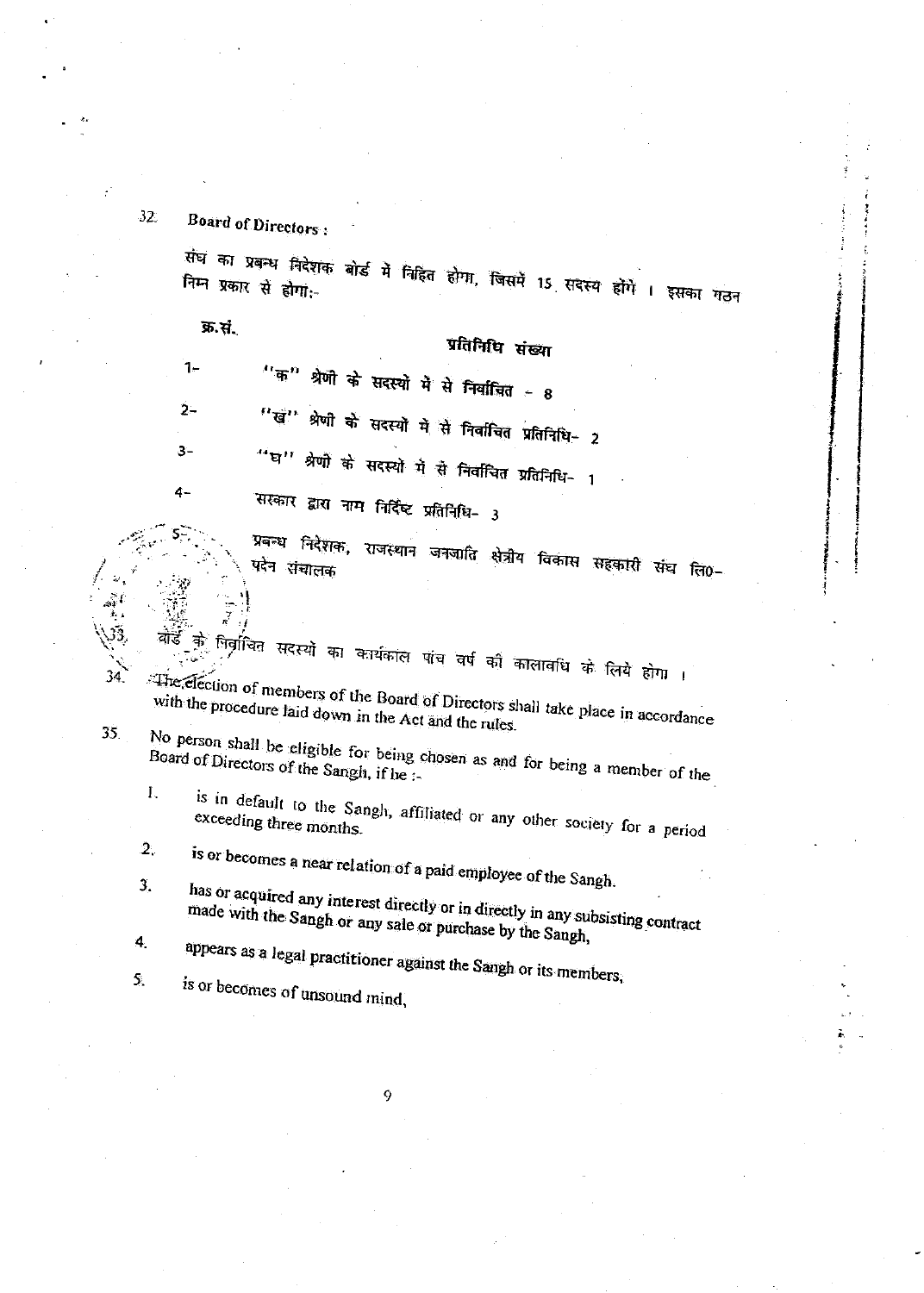is a person against whom any amount due under a decree, decision, award or orders pending recovery/execution under the Act.

is carrying on business of such kind as the Registrar may, by general or special order, declare to be business which is in conflict with the objects or interests of the Sangh or

6

 $\overline{L}$ 

8.

is the member of the committee or more than two societies which, under the rules are classified as apex societies or as central societies or of the committees of more than one apex society and one central society. Any delegate of an affiliated society institution sitting on the Board of Directors of the Sangh shall cease to be a member of the Board if,

he does not remain chairman of the affiliated / society/ institution.  $(i)$ 

the committee of the affiliated society which elected him as the  $(ii)$ 

chairman delegate has been suspended,  $(iii)$ 

the affiliated society to which he is the delegate is defunct due or commits default in the payment of any amount due in cash or kind to the Sangh or any other society for a period exceeding three. \*manths,

he commits default in payment of any amount due to the affiliated so help or any other society for a period exceeding three months.

whe absens himself from here meetings of the Board and Board has not reinstated him for the first default or a change of such reinstatement has already been availed of by him for once during the term of the board.

the affairs of the affiliated society of which is the delegate are  $(v<sub>i</sub>)$ 

36.

प्रबन्ध निर्देशक योर्ड के सचिव के रूप में कार्य करेगा। निर्देशक बोर्ड की बैठक जब भी आवश्यकता होगी आयोजित को जायेगी लेकिन कम से कम तीन मास में एक बार अवश्य होगी। विचारार्थ सामने आने वाला कोई भी मामला बैठक में उपस्थित तथा मत देने वाले सदस्यों के बहुमत द्वारा विनिश्चित किया जायगा। मतों के बराबर रहने की दशा में अध्यक्ष अपने निर्णायक मतों का प्रयोग करेगा। बोर्ड की बैठक प्रबन्ध निदेशक द्वारा आयोजित की जायेगी जिसके लिये सदस्यों को 7 दिन पूर्व सूचना दी जायेगी। अत्यावश्यक होने पर विषय अथवा विषयों को बोर्ड के सदस्यों में उनके विनिश्चिय हेतु परिचालित किया जायगा। बोर्ड को वैटक गणपूर्ति हेतु 7 सदस्य होगे। परिचालक बैठक की दशा में भी बोर्ड के कम से कम 7 सदस्यों की सहमति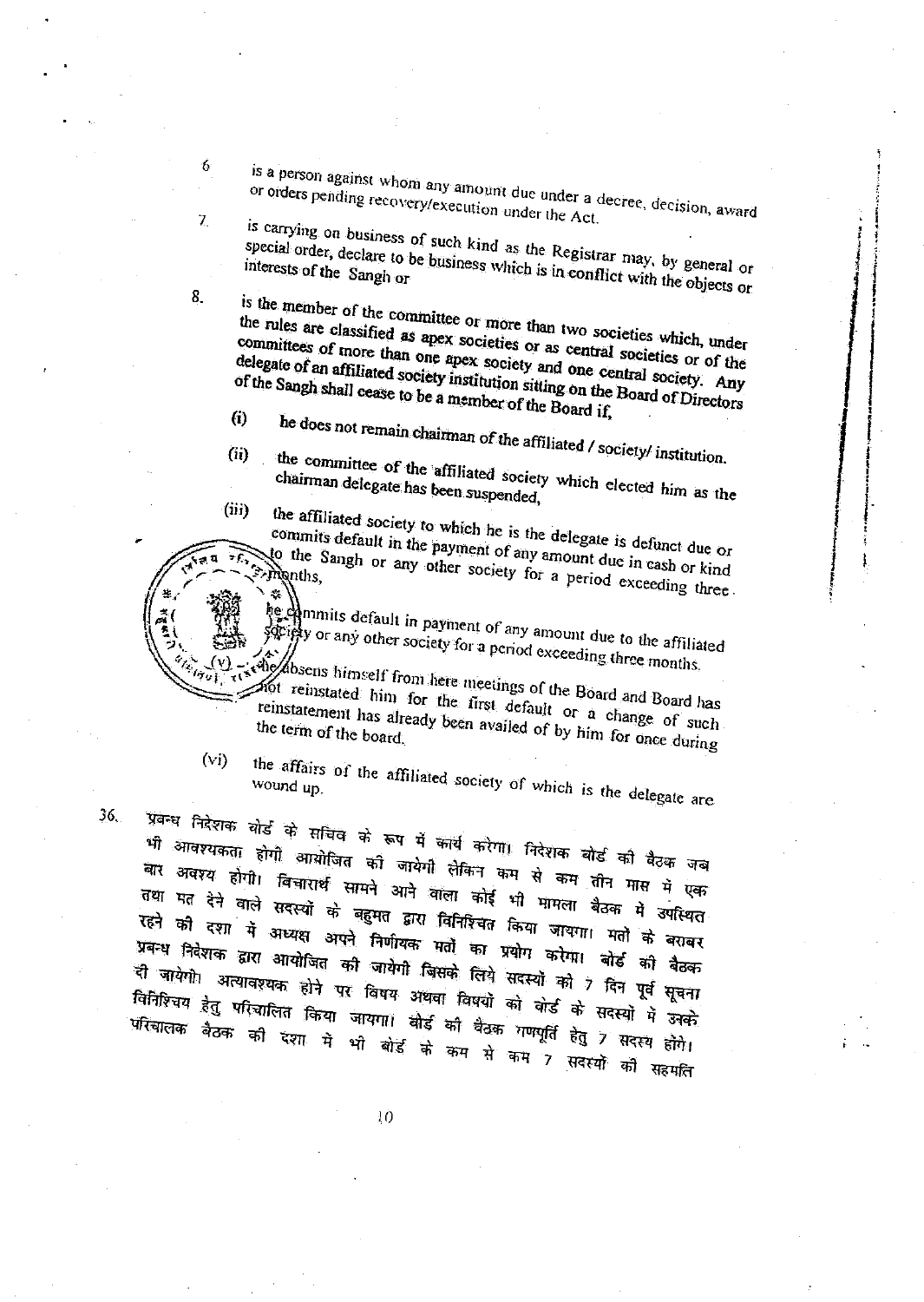आवश्यक होगी। परिचालन द्वारा लिये गये विनिश्चयों की बोर्ड की अगली बैठेक मे पुष्टि कराई जायगौ। गणपूर्ति के अभाव ਸੌ स्थगित को उल्लिखित दिन उसी समय तथा उसी स्थान पर होगी जिसके लिये गणपूर्ति आवश्यक नोटिस मे

37. Power of the Board of Directors: -

The entire administration of the Sangh shall vest in the Board of Directors. Among others, the powers of the Board shall be: -

- $\mathbf{I}$ . to admit members.
- $\overline{2}$ to raise funds for the purpose of the Sangh in the form of despite, debentures and loans and to determine terms on which they should be raised.

3. to grant loans and advances to members,

to sanction or approve investment of funds of the Sangh,

to authorise the Managing Director or any other paid employee or gemployees of the Sangh to operate on the Bank accounts,

to serutinise and put up the Annual Budget to the General Body.

- fo prescribe or regulate from time to time the strength of office and field staff, their pay scales, salaries, allowances and other conditions of service. and to incur such expenditure as may be necessary, for the Management of the business of the Sangh subject to budget allotments.
- $8<sub>1</sub>$ to present the General Body by the annual report and the statement of accounts and the audit report.
- $9$ to convene meeting of the general body,
- $10.$ to convene special meetings of the Board of general body of the affiliated societies on requisition or otherwise,
- 11. to arrange for efficient supervision of affiliated societies,
- $12$ to create a common pool of key personnel, train them and post them to the affiliated societies and to transfer them from one society to another,
- 13. to take on loan the services of Managing Director, General manager, Dy. General Manager, Regional Managers, Chief Accounts Officer and any other officer of carrying out the business of the Sangh,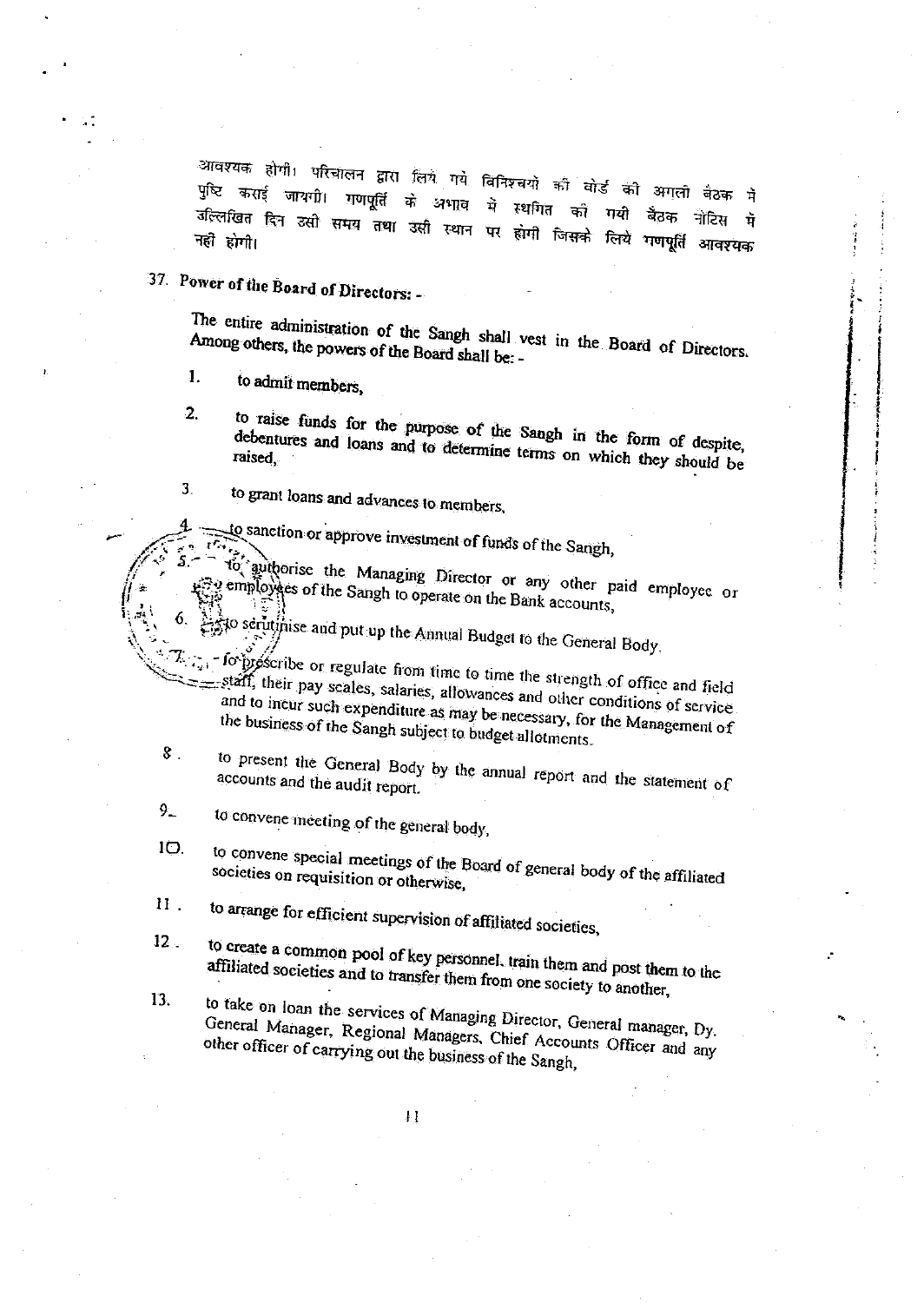14 to sanction extention of the period of loans which become due for  $15.$ 

to call for a list of defaulting borrowers in the affiliated societies and to direct the societies concerned to take action for recovery of amounts due from such members or to proceed against such members directly,

- $16.$ to institute, conduct, defend, compound, compromise or abandon legal proceedings by or against the Sangh;
- 17. to hear appeal of the orders passed by the Managing Director against employees of the Sangh in disciplinary cases;
- 18. to transfer of the all business incidental to the administration of the Sangh;
- 19. to purchase out right the produce collected by the affiliated societies and to arrange for their profitable marketing or to delegate these powers of the managing Director;

affiliated of the Sangh to the financing and other societies and institutions,

Selection of delegates to their financial Banks and other societies and institutions,

to delegate any of the above powers to the Executive committee or the Managing Direcotor/General Manager of the Sangh.

## 38. Executive Committee:-

There shall be an Executive Committee of the Sangh to take prompt decision regarding its activities which shall consist of not more than eleven members elected by the board from among its members. The first executive Committee shall be nominated by the Government.

The members of the Executive Committee shall hold the office till they remain members of the Board of Directors. An elected members of the Executive Committee shall case his membership of the Executive Committee, if he absent himself in three executive meetings of the committee and vacancies so caused shall be filled up by the Board of Directors from amongst its members.

The meeting of the Executive Committee will be held as often necessary but at 40.

41.

39.

Chairman shall preside over the meeting of the Executive committee. But in the absence of the Chairman any member of the Executive Committee will be elected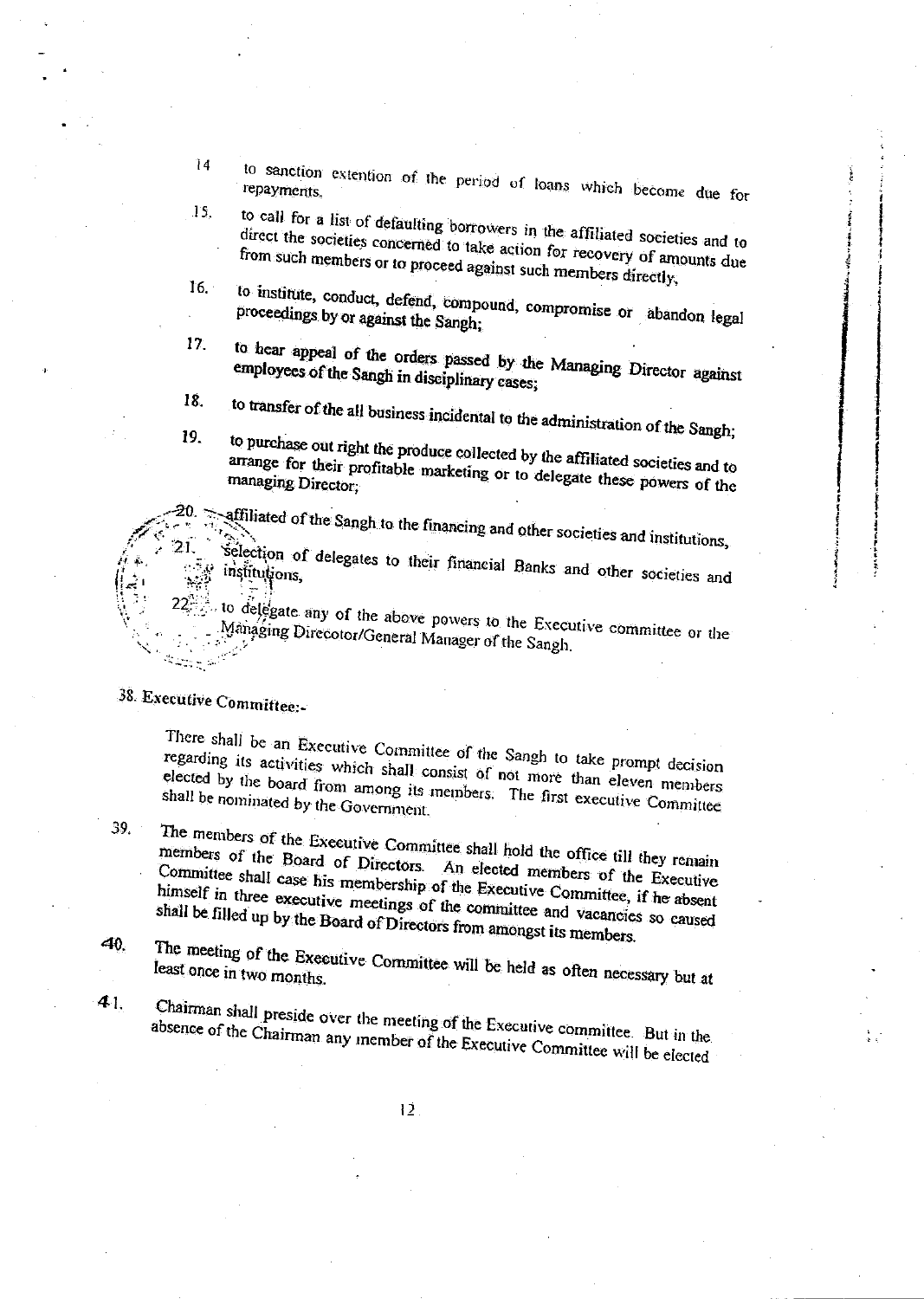to preside the meeting. The quorum of the executive committee shall be four

Besides the powers, functions and responsibility as delegated by the Board of Directors and under General directions of the board issued from time to time, the powers and functions of the Executive committee shall be as under :-

To sanction transfer of share in accordance with the rules and byelaws art d  $\mathbf{1}$ directions of the Board,

To prepare Annual report and budget of the Sangh and to submit them to

- To have periodical physical verification of the stocks of the Sang h 3. conducted and submit factual position before the next meeting of the
	- To watch implementation of the decisions and directions of the Board  $\sigma f$ Directors and to perform all such functions which are necessary for the Sangh, provide they are not specifically reserved for the Board, the Chairman or the Managing Director under these byelaws.

In case of urgency, the subject or subjects may be circulated among the member  $\leq$ of the Executive Committee for their decision. If all the members of the committee give their consent on the subject, it will be deemed to have beer decided in the meeting of the Executive committee. In case of difference of opinion, the matter will be put up before the next meeting of the Executive

44.

 $\sqrt{3}$ 

 $42.$ 

 $2.$ 

4.

The Executive Committee may, on specific grounds delegate its any of the powers to the Chairman or the Managing Director.

45. Chairman:

The Chairman shall preside over the meetings of the Board, the Executive Committee and the General Body Meetings. If will be his responsibility that the business of the Sangh is conducted within the accepted policy and as per the decisions taken by the Board within the frome work of the Act, the rules and the byelaws. He will exercise the powers of the Board during the times of emergency. But any decision so taken shall be satisfied by the Board. In absence of such satisfication, the decision shall becom well and void.

## 46. Managing Director:-

The Chief Executive of the Sangh shall be the Managing Director who will be the selected and appointed as such by the Goveinment.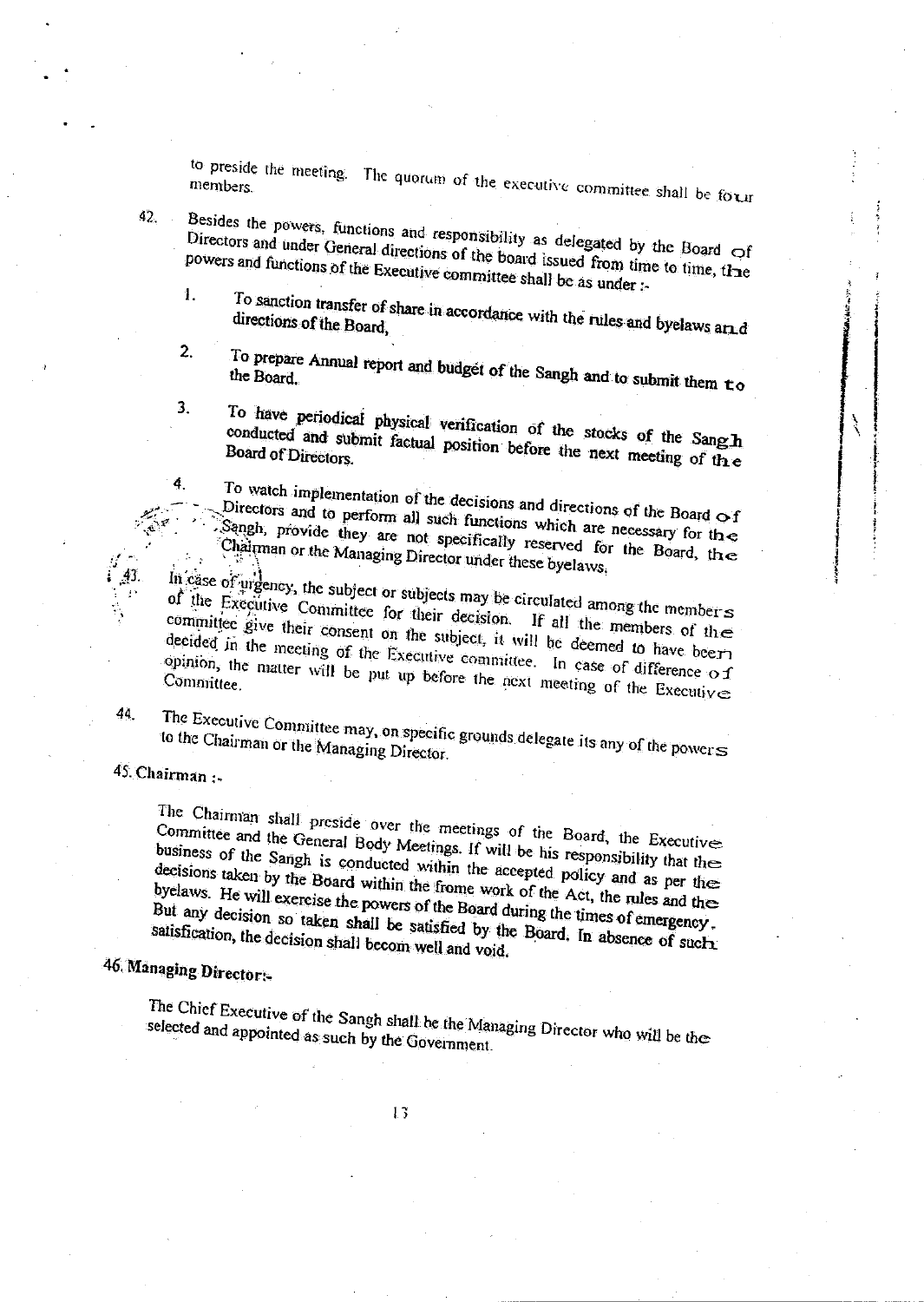47.

The Managing Director shall be responsible for the general administration of the Sangh subject to the control of the Board.

- 48. The powers and duties of the Managing Director shall be :
	- to sue or be sued on behalf of the Sangh and to execute all bonds and legal  $(i)$
	- to be custodian of all the properties of the Sangh and arrange for the safe  $(ii)$ custody of the properties and cash belonging to the Sangh by subsidiary regulations through the General Manager and other subordinates working in the Sangh to whom exclusive control over cash and stocks belonging to
	- $(iii)$ to arrange for the periodical inspections and stock verifications of the various branches/offices/depot's of the Sangh and the affiliated societies and to place these reports before the Board of Directors.
	- $(iv)$ to have powers for, and on behalf of the Sangh to operate Bank accounts individually or jointly with any other officer authorised for the purpose

and subject to such directions and limits as may be laid down by the Board OF Quectors,

- to purchasell, pledge, endorse and transfer promissory notes. Govt. and other securities standing in the name and held by the Sangh,
- to Spycure, purchase, sale and supply consumer goods and all other The essary material, machinery implements etc. required by the Sangh and affiliated societies and their members and to fix up their sale price as per
- $(vii)$ to procure and outright purchase, hypothecate the agricultural and forest produce collected gy the affiliated societies from their members as directed by the Board and to arrange for their profitable marketing,
- $(viii)$ To make expenditure up to Rs. 10,000/- within the sanctioned budget and to put up before the Board expenditure and income statements of each branch and business transaction up to the end of proceeding month and to appraise them with the position of the Sangh's activities.
- $(ix)$ to cause to maintenance of all the accounts and registers as are under the co-operative societies act / rules, the registrar or the byelaws and submit all periodical returns to all concerned in time,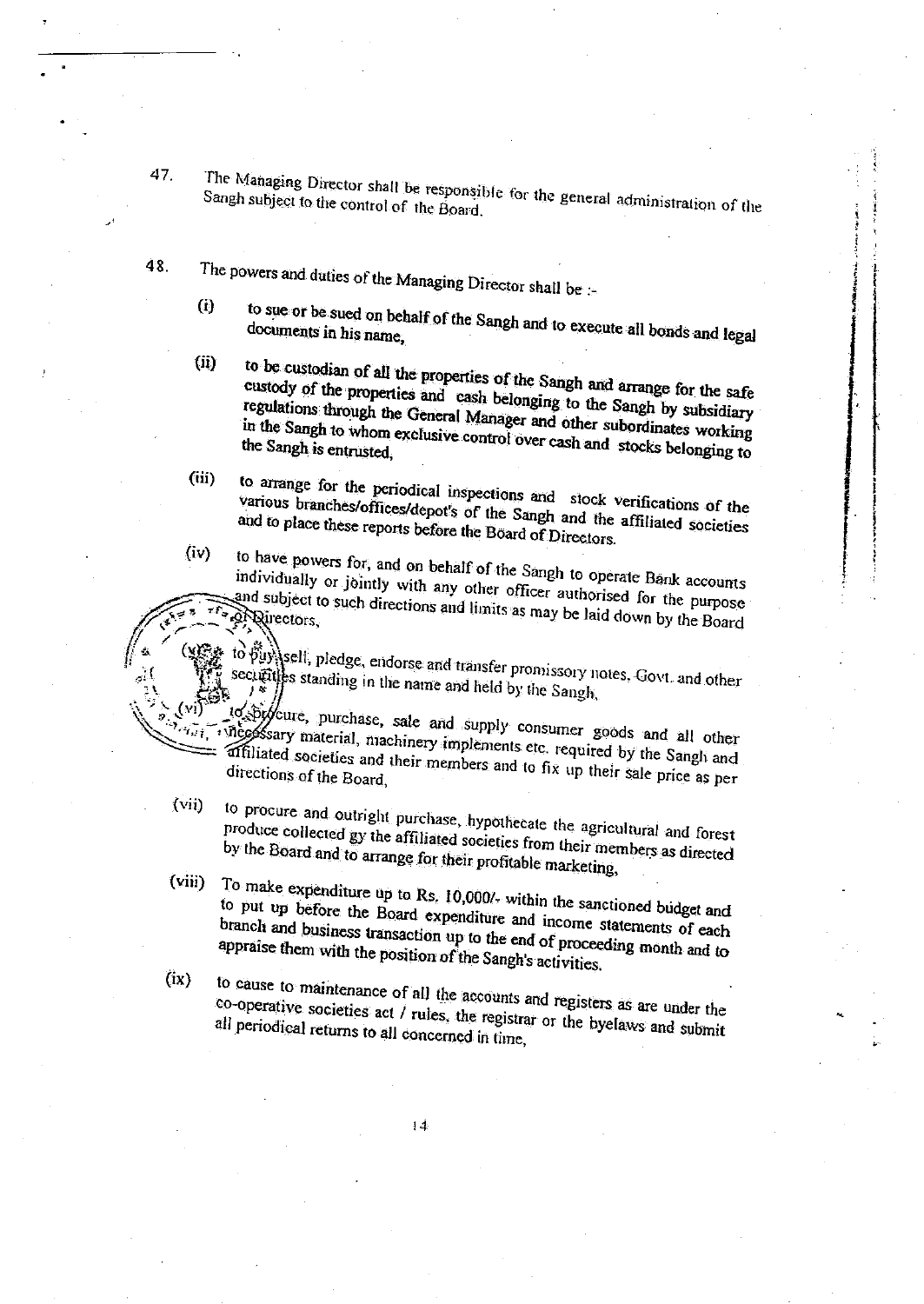- $(x)$ to arrange for issue of proper receipts for all the money and cheques received and to authorised the General Manager Head-quarter/Chief accounts officer / any other officer to sign all the receipt on his behalf,
- to exercise necessary control over all the members of staff working in the  $(x_i)$ Sangh and the key personnel in the affiliated societies,

to appoint, suspend, remove or dismiss or otherwise deal with the  $(xii)$ employees of the Sangh and the key personnel of the affiliated societies in accordance with the service rules framed for this purpose. The powers regarding disciplinary actions against the staff/officers on deputation will have to be exercised as are to be delegated by the Government from time to time.

to do all that is necessary for carrying on generally the day to day  $(xiii)$ administration of the Sangh. The General Manager shall be in charge of the executive administration of the Sangh in their respective divisions subject to the general control by the Managing director and shall exercise all or any of the powers as are delegated by him from time to time.

The following registers and books of accounts shall be maintained by the Sangh:-Register of Members

Shares registers

Books of Accounts:-

Share transfer register

- 4. Cash book
- 5. General ledger

6. Individual register of members

Accounts, securities and business transaction register etc.

 $8<sub>1</sub>$ Stock register

7.

10.

9. Sale register etc.

Any other registers as required under the atc/rules or by the Registrar.

Loan and Cash Credits-50.

> Loans and cash credit may be given to the affiliated societies for purchase of agency produce and issue of loans for domestic requirements and for clearing of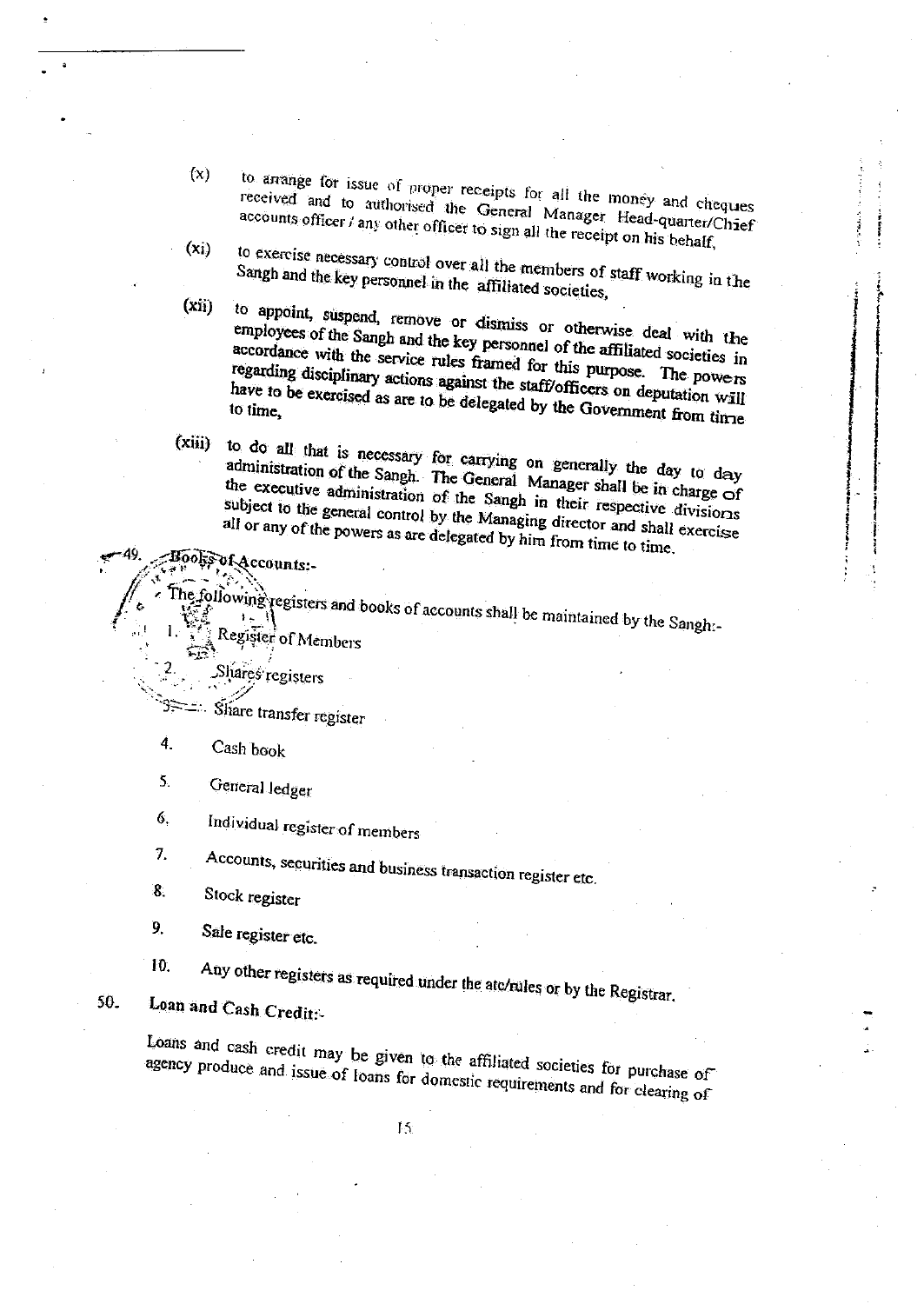payment of loans granted by them, the installments, the period of repayment, the

51 Disposal of Net Profits:-

The business years of the Sangh shall commence from 1st April and will end on 31st March. At the end of the year, after the issue of audit certificate, the net profits of the Sangh after appropriating its 25% in reserve fund, 1% in cooperative education and training fund, and 10% in price fluctuation fund shall be distributed

- Dividend on the shares shall be paid to members on share capital standing  $\omega$ . on their account for one full year on the 31st March at the rate not
- The dividend of six months only shall be paid on shares standing for the  $(ii)$ period of six months or more but less than a year.
- If the amount of dividend is not received by a member within six years of  $(iii)$

the date of its declaration, it shall be forfeited and be deposited in the

सिरकोरे के शेयरों पर लाभांश, सरकार या रजिस्ट्रार द्वारा जारी किये गये ं निर्देशों के अनुसार सदत्त किया जायगा। लाभो का अतिशेष निम्नलिखित रूप

(क) डूबत और शंकास्पद निधि

अधिकतम 30 % (ख) काराबेार हानियाँ और अक्स्पण निधि अधिकतम 20 % (ग) निर्माण निधि अधिकतम 10 % (घ) सामान्य माल निधि अधिकतम 5 % (ड.)(i)लाभांश समकरण निधि अधिकतम् १० %

(ii)जनहितकारी कोष

अधिकतम 10 %

(च) वेतन भोगी कर्मचारियों को बोनस विधियों के अनुसार बोनस

(छ) यदि कोई लाभ का अतिशेष हो तो उसको आरक्षित निधि में रखा जायेगा तथा आगामी वर्ष के लाभा के प्रति अग्रेधित किया जा सकेगा।

 $16$